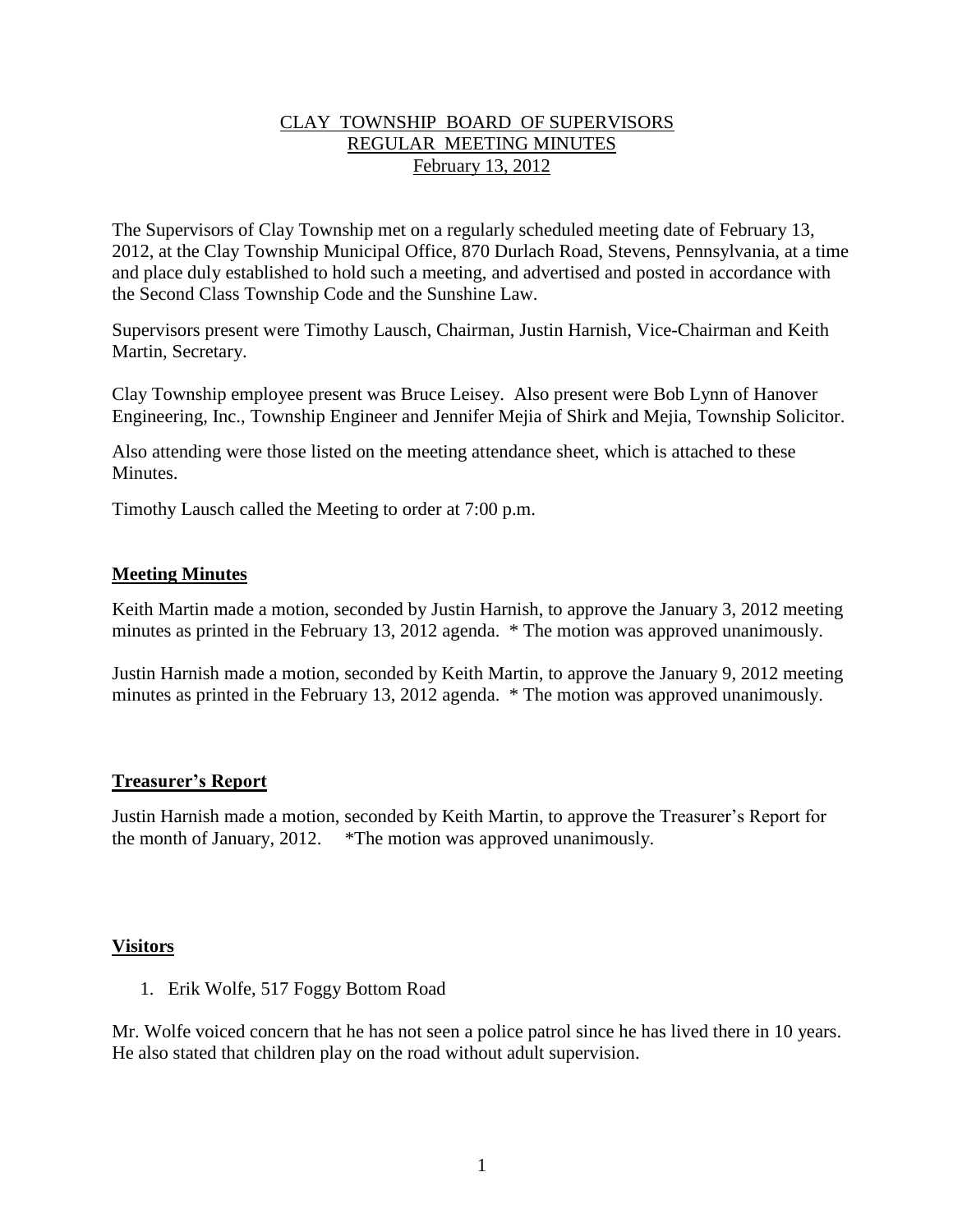The issue of police protection was discussed, and it was acknowledged by Mr. Wolfe, that the police have and will respond to residents' calls.

Jennifer Mejia stated that parents not the Township are responsible for their own children. Mrs. Mejia also explained that the Developers Counsel said they are working on a plan of dedication of the roads.

Mr. Wolfe stated that he does not feel he is getting the services for the taxes he is paying.

The Board of Supervisors acknowledged his concerns with the situation and would like to accept dedication of the roads ASAP, provided the improvements meet Township standards and the required documentation is in place, however, the Developer has not yet offered the roads for dedication. Another meeting will be scheduled with Developer to discuss issues delaying the dedication process.

No other decisions were made at this time.

2. Rich Ruoff, Director of Tour de Lititz

Mr. Ruoff is requesting permission to hold the Lititz Road Race (Stage 1 of the Tour de Lititz) on the roads of Clay Township on Saturday, April 28, 2012 from 9:00 AM to approximately 3:00 PM.

Keith Martin made a motion, seconded by Justin Harnish to approve the request subject to approval by the Northern Lancaster County Regional Police Department. \* The motion was approved unanimously.

The Township Manager will notify Mr. Ruoff in writing when final approval has been given.

## **Engineer's Report**

1. Wildflower Pond Update

Tim Lausch, Bruce Leisey and Bob Lynn met with the residents of 307 & 309 Sweet William Way regarding the sinkhole located on their properties underneath a storm drain pipe. The Residents were informed they will be responsible for repairing the sinkhole and the Township Engineering will review the repairs once completed.

No other decisions were made at this time.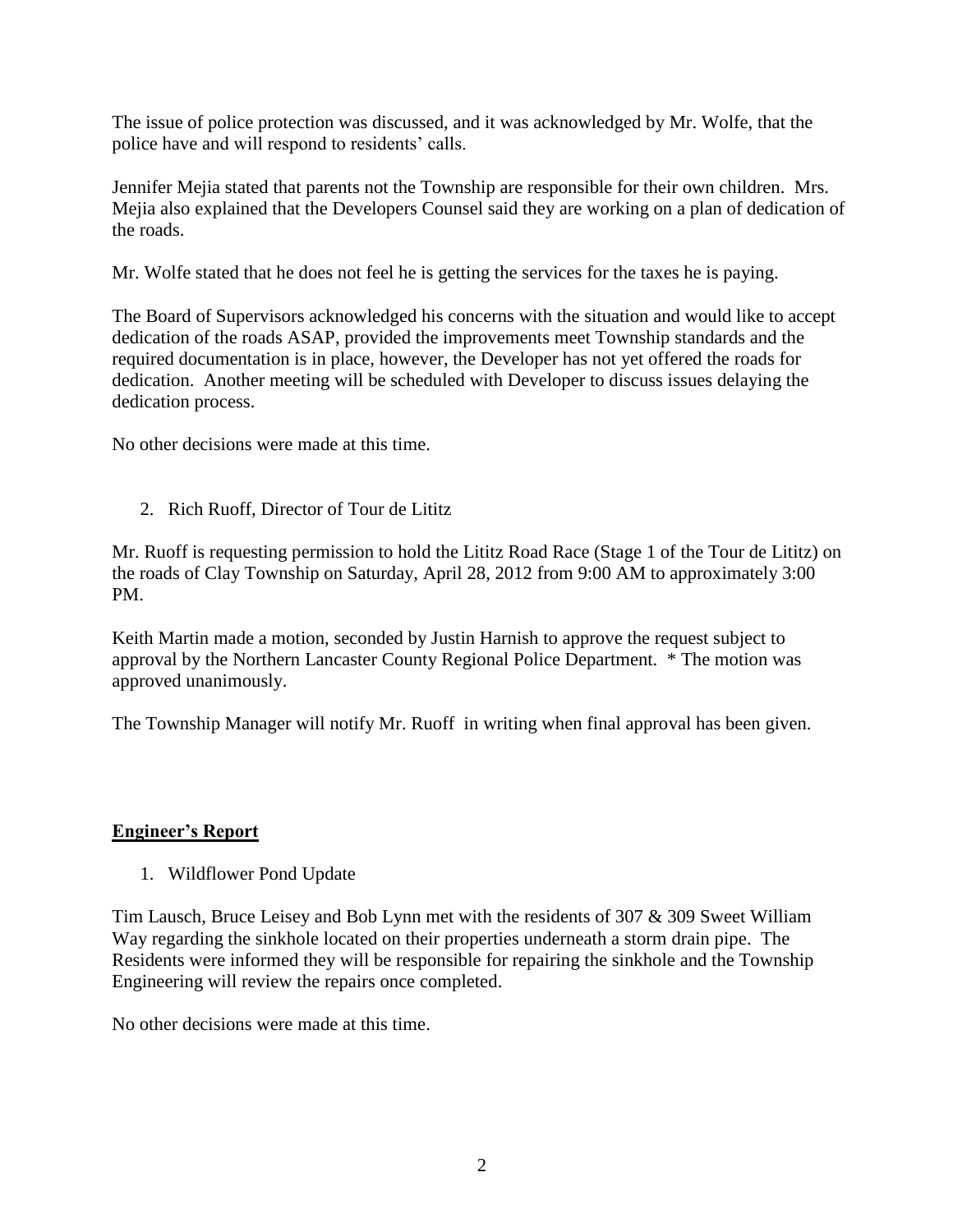2. Two Cousins Plaza – Sinkhole Update

The Contractor would like to wait for solid drier ground before repairing.

The Board approved a delay in the repair based upon the wet conditions, but with the understanding that action needs to be taken as soon as possible and particularly before spring. The Engineer will continue to monitor.

3. HomeTowne Square – Basin Update

Bob Lynn, Township Engineer and Bruce Leisey, Township Manager met with Representatives from HomeTowne Square and Dr. Capiello, Peaceable Kingdom Animal Hospital. They are working at details addressing the concerns of all parties.

No decisions were made at this time.

4. Countryside Sinkhole Remediation

The Township Employees will excavate sinkhole and repair as much as possible with in-house labor.

The Township Engineer will shoot elevations, stake out the easement and identify objects in the easement which runs from the sinkhole through the development. After the data is complied, the Township Manager will set up a meeting with the adjoining property owners to discuss options on improving the stormwater swale to eliminate standing water and improve drainage.

5. J. Lynn Good – Stormwater Exemption Request

The property located at 340 Indian Run Road is 0.975 ac in size. Mr. Good is proposing to construct a building addition to his house and driveway extension. In the past, exemptions of impervious areas were granted to agricultural uses, this exemption applies to existing residential lots of record based on the parcel sizes outlined on the exemption chart in Appendix A of the Stormwater Maintenance Ordinance.

The total impervious coverage of the building addition and drive will be 2,170 sq ft. The maximum allowable exemption would be 1,000 sq ft. The shortest flow path distance to the nearest downstream property line is 110'. This is true for all improvements. All of the flows generated from the proposed impervious areas will flow to an existing drainage low/stream to be conveyed off-site in the same manner as pre-development.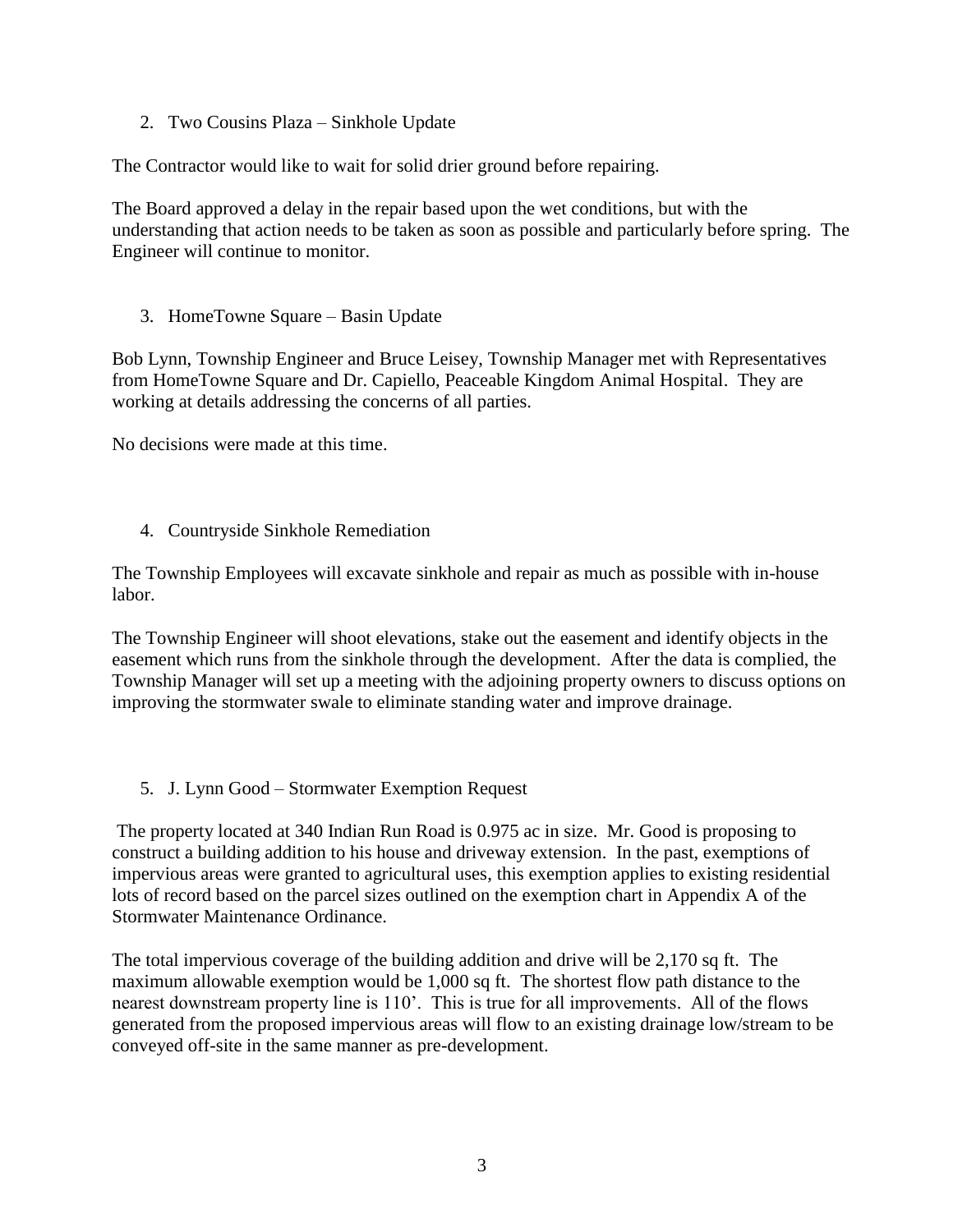The Board of Supervisors requested additional information from Mr. Good to determine applicability of waiver. No decisions were made at this time.

6. Review of Snyder Lane Stop Bar Installation

The Township has not received any negative feedback on the stop bar that was installed in 2011. There have been no accidents reports since installation. The stop bar installation will be reevaluated in one year.

7. Request for "Ped Crossing" signs on Girl Scout Road at camp

Representatives from the Camp Furnace Hills Girl Scouts are requesting that the Township replace the old flashing ped crossing signs which are not working with new and updated signs. The Camp agreed to maintain the signs in the future.

The Township Engineer recommended an updated sign with a single flasher and cross walk markings on the road at the access point. The flasher will operate only at times needed.

The Board of Supervisors authorized the Township Manager to compose an agreement with the camp to complete the initial installation of the new signs and road markings and for the Camp to maintain the sign and road markings in the future.

8. Valley View Storm Basin Repair Approval

The Township Engineer reviewed the proposed sinkhole repair plan and approves of the proposed repair plan. Valley View will be informed in writing of the approval.

9. MS4 Application Processing

Bob Lynn reviewed with the Board of Supervisors the new MS4 regulations.

Justin Harnish made a motion, seconded by Keith Martin to authorize Bob Lynn, Township Engineer, to starts the MS4 application process. \* The motion was unanimously approved.

### **New Business**

1. Approve listing of Assets transferred to the NLCRPD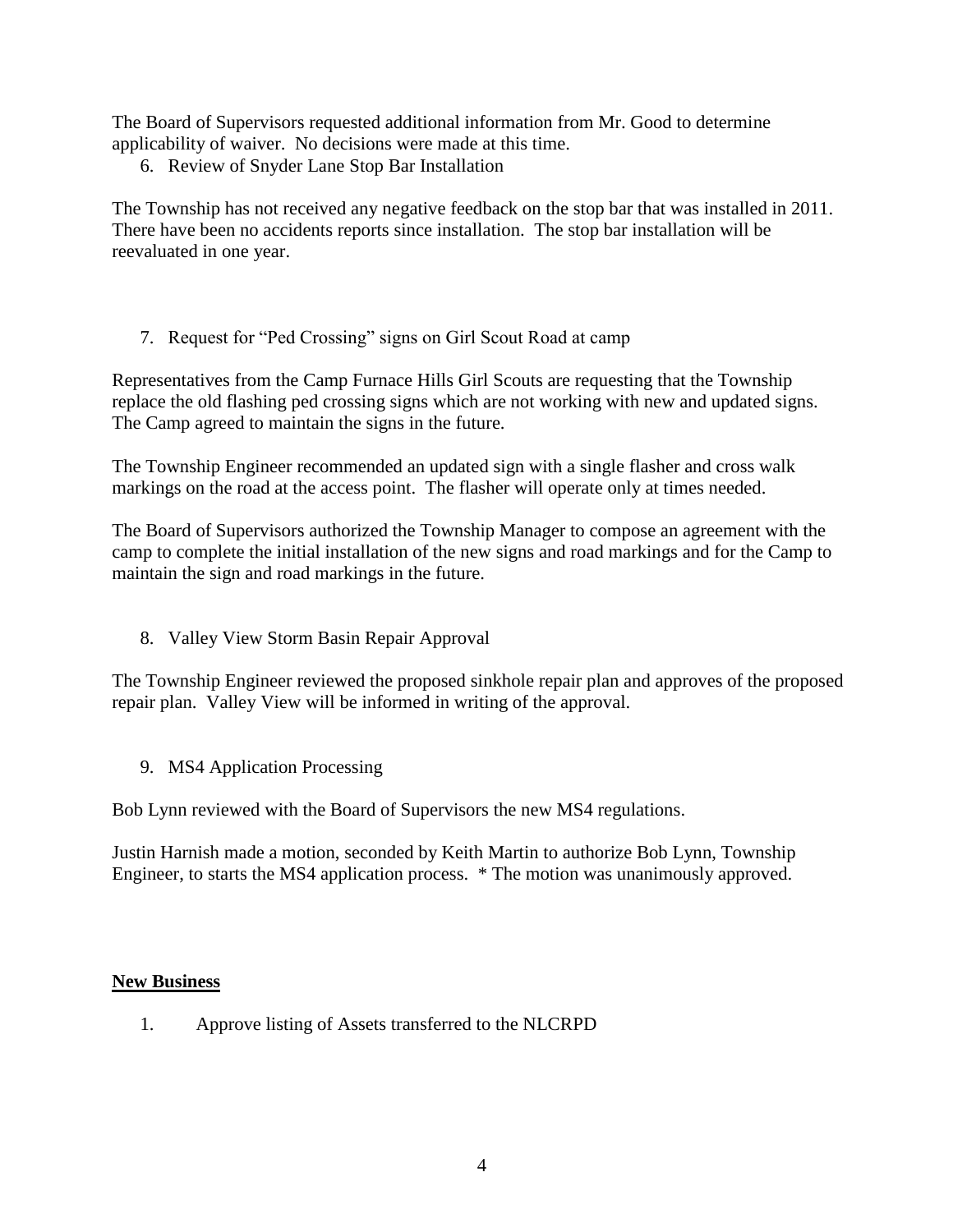After review, Justin Harnish made a motion, seconded by Keith Martin to accept the listing of assets compiled by the NLCRPD and transfer those assets over to the NLCRPD. \* The motion was unanimously approved.

2. Approve Ordinance to Collect Fees for Collection of Delinquent Municipal Accounts

After discussion, Justin Harnish made a motion, seconded by Keith Martin to adopt Ordinance #021312 to amend Chapter 24 of the Clay Township Code of Ordinances by adding a new Part 7, entitled Collection of Delinquent Municipal Accounts, Attorney Fees and Interest. \* The motion was unanimously approved.

3. Hempfield Rec Bike Ride

Justin Harnish made a motion, seconded by Keith Martin to approve the request from the Hempfield Area Recreation Commission to conduct the  $3<sup>rd</sup>$  Annual Rec Alliance Bide Ride on Sunday, June 24, 2012 on roads in the Township contingent on approval from the Chief of the NLCRPD. \* The motion was unanimously approved.

# 4. Approval of installation of additional rear parking lot lighting

After a discussion, it was agreed that Bruce Leisey should investigate the energy efficiency of the current parking lot lights.

This item was tabled until the next meeting.

5. Approve Resolution to participate in Joint Road Maintenance Bidding

Keith Martin made a motion, seconded by Justin Harnish to approve Resolution #021312 to participate in a co-operative bidding and purchasing agreement for the procurement of road work identified as micro-surfacing and chip seal coating with multiple municipalities. \* The motion was unanimously approved.

6. Request from Republican Committee to use Meeting Room

Keith Martin made a motion, seconded by Justin Harnish to the request from Janice Breneman, Representative from the Clay Township Republican Committee to use the township meeting room on Thursday, February 23<sup>rd</sup> from 6:00 to 10:00 PM. \* The motion was unanimously approved.